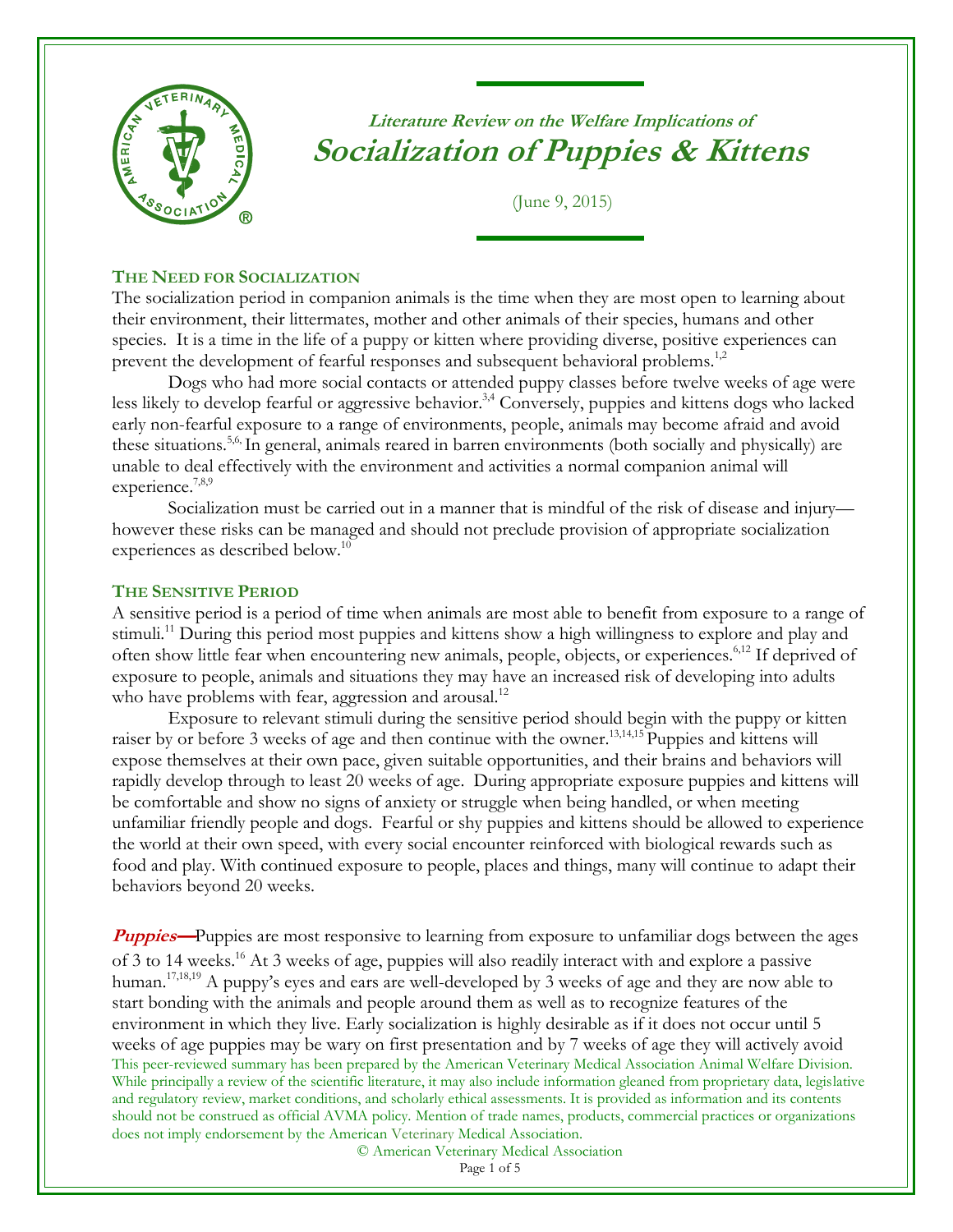the passive handler.

By 8-9 weeks of age most dogs are sufficiently neurologically developed that they are ready to start exploring unfamiliar social and physical environments. Data show that if they are prohibited from doing so until after 14 weeks of age they lose such flexibility and may be forever fearful in these situations.<sup>[15](#page-0-2)</sup> Such dogs may function well within extremely restricted social situations but will be fearful and reactive among unfamiliar people, pets or in environments outside of the house.

**Kittens--** The sensitive period for cats begins at 3 weeks of age but their receptivity to new experience wans earlier than for puppies. To obtain maximum benefit from early exposure, kittens need to be exposed to people, other animals and novel environments by 9 weeks of age, and earlier exposure is strongly recommended. In general kittens benefit from early exposure to family members, other pets, visitors, grooming, veterinary visits and other life experiences. Pet cats with calm and outgoing temperaments experience better welfare and function as a more complete member of the family. Kitten classes may also assist kitten owners in learning about their new pet and thus help prevent future relinquishment of the kitten to a shelter. For these reasons a plan for the socialization of kittens by the kitten raiser and immediately after adoption should be developed.<sup>20,21</sup>

# **SOCIALIZATION IN THE NATAL ENVIRONMENT: 3-5 WEEKS**

All puppies and kittens should be raised in a socially and physically enriched environment that provides diverse, positive experiences, of the appropriate intensity. What does this mean?

- They should have conspecifics (members of their own species) to interact with who are normal, friendly and outgoing. Orphaned puppies or kittens should be raised alongside conspecifics whenever possible to avoid the behavioral difficulties associated with handraised animals (e.g. inappropriate social behaviors and possibly aggression).<sup>22</sup>
- They should get enough exposure to both familiar and unfamiliar people so that they learn to actively investigate or solicit attention from people rather than avoiding them or struggling. Additionally, the people should act in ways that are not scary to puppies and kittens.
- They should receive individual human handling away from their littermates on a daily basis where they are gently held and encouraged to assume various positions that will facilitate grooming and examination, and activities such as being placed in a carrier.
- They should be provided with toys of different textures in order to encourage play, and on a daily basis they should be exposed to a variety of objects, litter material, and different surfaces in order to encourage enjoyable exploration.

# **CONTINUING SOCIALIZATION: 8-12 WEEKS**

Socialization often begins after the puppy or kitten is weaned from the litter and adopted. Generally puppies and kittens should remain with the litter until at least 8 weeks of age[.](#page-0-3) <sup>5</sup> They are often placed in a new home during or after the peak of their sensitive period and so this transition should be carefully managed.<sup>8,26</sup>

At this age the puppy or kitten is more mobile. Activities will begin to occur outside the home but these should be limited to areas that are not used by with unvaccinated animals as vaccination coverage is not complete. Steps should be taken to avoid contact with dogs of unknown temperament, health or vaccination status or surfaces that may harbor disease vectors such as grass on public parks. Prior to full vaccination a common source of well-vaccinated playmates includes socialization classes and friend's pets.

The new owner should always assume that the puppy or kitten has not been socialized prior to adoption. Because pet animals will most likely need to travel to different locations and interact with people and animals, owners will need to provide experiences that allow the young animal to build its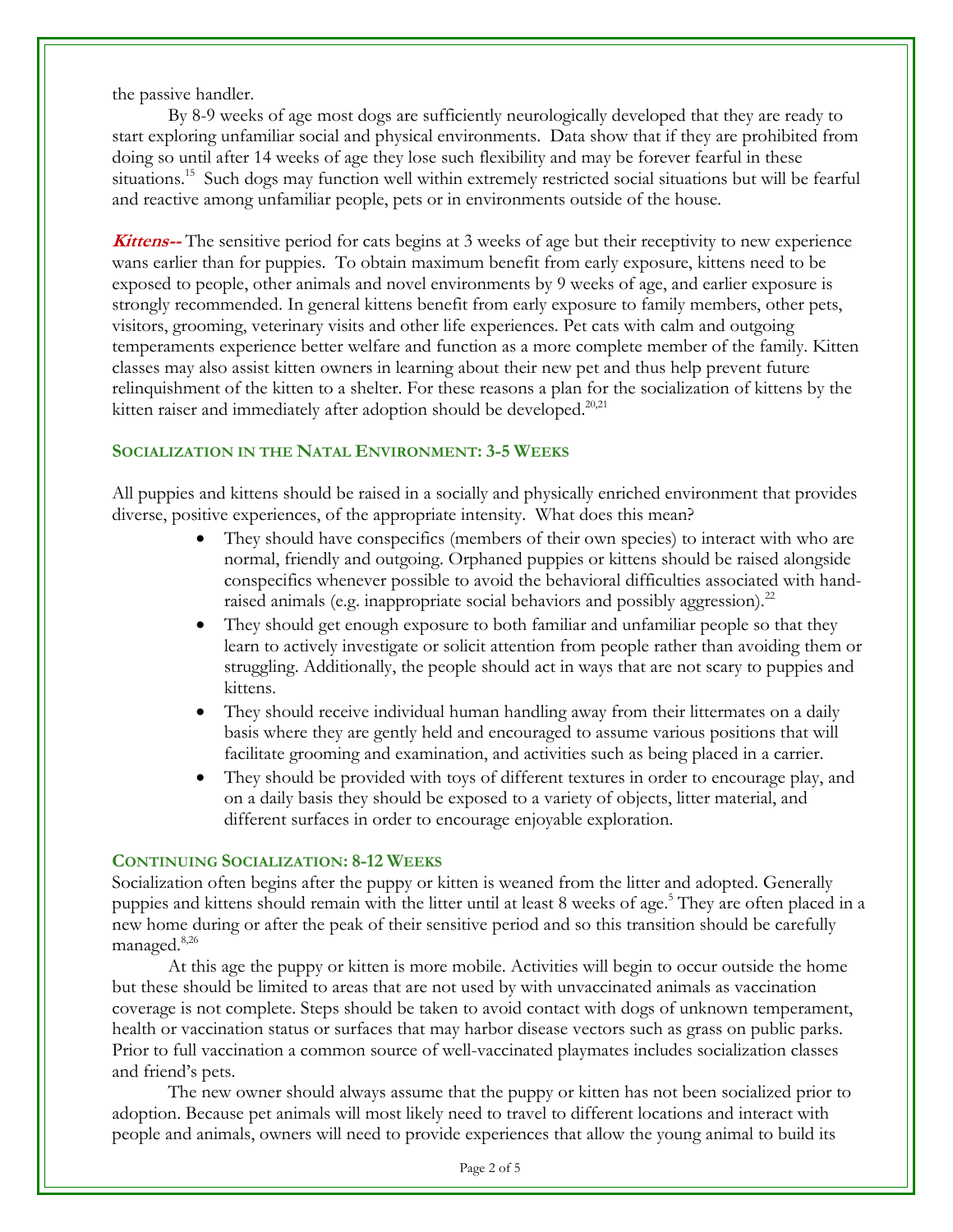competence in coping with new experiences and interaction. The puppy or kitten should be in an enriched environment in which it has a variety of toys and structures and play should be encouraged. Socialization should include regular positive interactions with people, other dogs and cats and other animal species, especially of types they are likely to encounter throughout their life. It's important that the interactions are supervised and puppies and kittens are not allowed to get overly-exuberant, causing an accidental injury and that the interactions not induce fear and anxiety.

Puppies and kitten may be enrolled in a socialization class outside the home as close to 8 weeks of age as possible if there is a well-run class in the area<sup>8,23,24</sup> that is held indoors. <sup>25,26,27</sup> However, class attendance alone is not sufficient.<sup>28,29</sup> Rather socialization class is where owners are taught how to perform the various exercises and shown how to practice appropriate handling and inter-puppy/kitten interactions. All puppies and kittens in a class should have received their initial immunization and be free from signs of illness.

When it comes to exposure to humans, it is important that puppies and kittens gain positive exposure to diverse people of different genders, ethnicities, ages, and sizes. These people should be wear or carry a variety of hats and carry things such as umbrellas, briefcases or backpacks so that the puppy or kitten comes to accept these objects and people as non-threatening. Owners should watch specifically that the pet shows no signs of anxiety or fear in the presence of the unfamiliar people and the objects with them.

Puppies and kittens should be provided with positive experiences in the types of environments they may encounter throughout their life. Generally that includes neighborhoods with people and traffic, various surfaces including concrete, metal, linoleum, carpet, sand and slick surfaces. It is important that the owners allow animals to withdraw when anxious, but provide praise and treats as needed to encourage the animal to remain in a comfortable and relaxed or playful state.

For puppies this includes working to leash-train the puppy to follow on a leash (the same may be done for kittens as desired). Note that this phase of training requires that owners walk puppies before the puppy is fully vaccinated. Hence it's important for owners to choose locations carefully. They should avoid areas with high likelihood of unvaccinated dogs such as dog parks and grassy areas that dogs frequent.

Owners should work on handling exercises to teach puppies and kittens to relax when placed or held in a position that allows handling or all parts of the body. Puppies and kittens should not be verbally or physically reprimanded for non-compliance, rather slower exposure is necessary.

#### **LIFELONG SOCIALIZATION**

Socialization opportunities should continue to be provided for the first nine to 12 months of life.<sup>26</sup> because reinforcement of the lessons in important for them to be remembered.<sup>26</sup> Owners may find that

their animal's responsiveness to novel situations may vary over time, and this may include periods of

increased fearfulness where the animals shows heightened negative responses to everyday events. Furthermore owners should be aware that some dogs and cats have an innately more fearful temperament and need to be managed differently from individuals who are more bold or placid.

### **ADOPTING AN ADULT DOG OR CAT WITH AN UNKNOWN OR LIMITED SOCIALIZATION HISTORY**

Habituation of older animals to various stimuli and experiences can be more challenging but follows the same basic steps as for puppies and kittens. However, it must be recognized that adult animals will vary greatly in temperament, prior experience and adaptability. Care should be taken to develop a bond with the animal and provide a sense of security for the animal to allow them to cope with new experiences without distress. Animals that are timid or aggressive may require an extended period of introduction to their new environment and all of the activities their owners may wish them to take part in. It is equally important that the owner gets to know their new pet, develops realistic expectations, and manages their pet in a way that takes into account their specific temperament and needs. This may include ensuring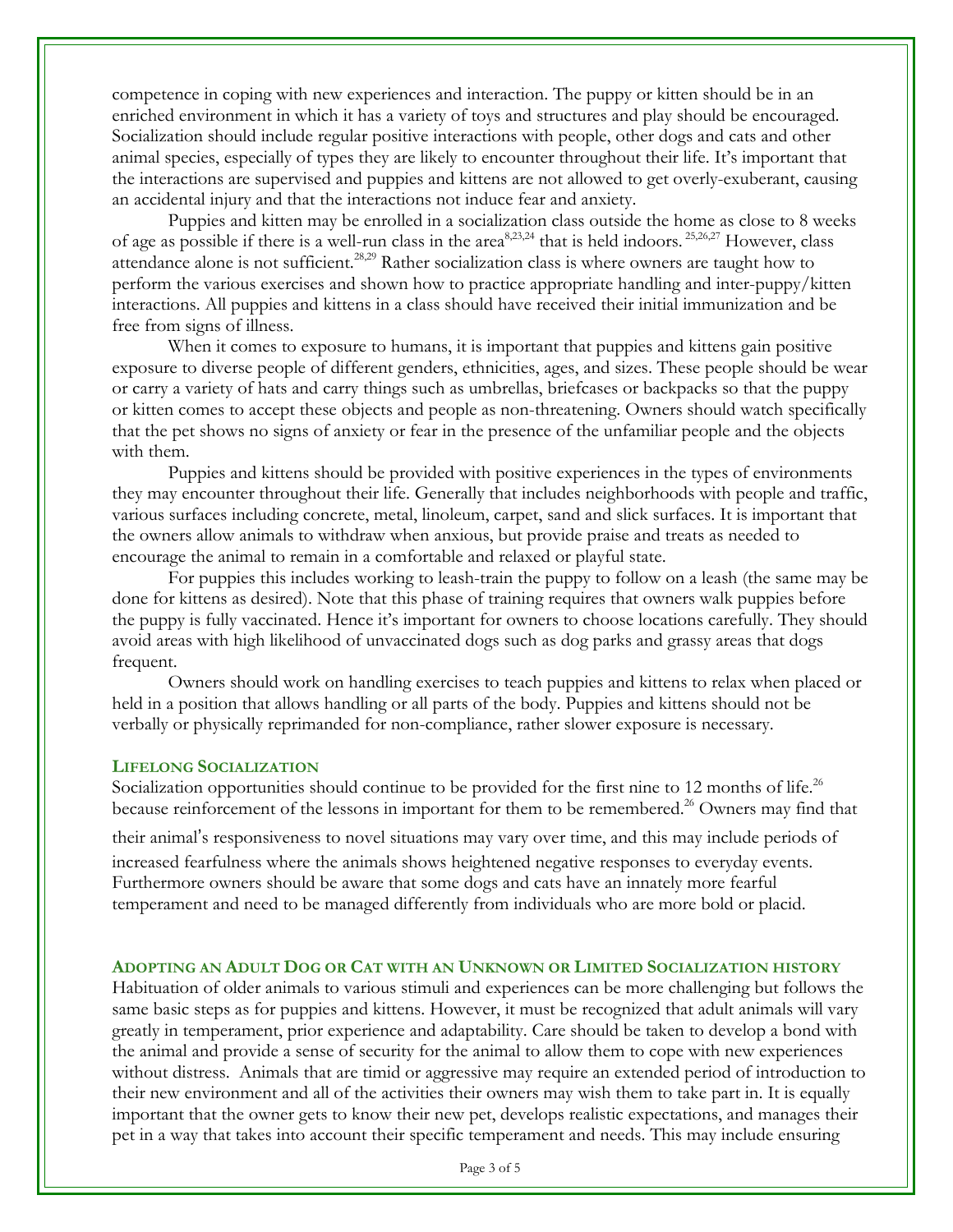that their pet does not pose a safety risk to other people or animals. When a dog or cat shows significant or persistent fear or aggression, the assistance of an expert such as a veterinary behaviorist should be sought.

### **DISCUSSION**

These guidelines are not meant to imply that all exposure is equal, that all dogs and cats are ready for all exposures at the same time, that you stop exposing the animal when the animal is out of the sensitive period, or that if exposed, no animal will have problems. It is widely recognized that the course of socialization differs according to species and individual,<sup>12,30,31</sup> and so it is important to observe the animal closely to determine his or her progress and respond to the needs for the specific animal.

### **SUMMARY-- SOCIALIZATION GUIDELINES**

- Social exposure should begin at 3-4 weeks of age for kittens and 3-5 weeks of age for puppies.
- The owner must provide a deliberate program of social and environmental exposure for all puppies and kittens. Kittens do best when worked with by 9 weeks of age, and puppies by 12-14 weeks of age, but earlier is better.
- Exposure should include non-threatening, ideally positive, experiences with multiple animals of the same and other species, people, stimuli and common life experiences for pet animals such as handling and transportation.
- When well-managed puppy or kitten socialization classes are available, owners are encouraged to take advantage of these as a source of information and a safe environment for socialization and new learning activities.
- The animal's responses to social and environmental experiences should be assessed and the program adapted to avoid fearful responses and provide positive experience in the face of novel stimuli and interactions.
- Social interactions should continue to be reinforced throughout the animal's life as necessary to support good temperament and promote the wellbeing of the animal.
- Simply exposing adult animals who lacked early exposure to social situations will not likely meet their needs. These animals can benefit from individually paced interventional programs.
- For expert advice or when working with an animal that may have special needs owners are encouraged to design a socialization plan in consultation with their veterinarian and/or another animal behavior specialist.

# **REFERENCES**

 $\overline{a}$ 

<sup>4</sup> Casey RA, Loftus B, Bolster C, Richards GJ, Blackwell EJ. Human directed aggression in domestic dogs (Canis familiaris): Occurrence in different contexts and risk factors. *Appl Anim Behav Sci* 2014;152:52-63.

<sup>6</sup> Appleby DL, Bradshaw JW, Casey RA. Relationship between aggressive and avoidance behaviour by dogs and their experience in the first six months of life. *Vet Rec* 2002;150*:*434-438.

<sup>&</sup>lt;sup>1</sup> Houpt KA.Domestic Animal Behavior for Veterinarians and Animal Scientists 4<sup>th</sup> Edition. Blackwell Publishing pp 2005;227-8

<sup>2</sup> McMillan FD. Development of a mental wellness program for animals. *J Am Vet Med Ass* 2002;220:965-972.

<sup>3</sup> Ward MR. *Behavioural therapy success and the effect of socialisation on subsequent behaviour in dogs: a thesis presented in partial fulfilment of the requirements for the degree of Master of Veterinary Studies at Massey University, Palmerston North, New Zealand* (Doctoral dissertation) 2003

<sup>5</sup> Pierantoni L, Albertini M, Pirrone F. Prevalence of owner-reported behaviours in dogs separated from the litter at two different ages. *Veterinary Record-English Edition* 2011;169:468.

<sup>7</sup> Melzack R, Scott TH. The effects of early experience on the response to pain*. J Comp Physiol Psyc* 1957;50:155.

<sup>8</sup> Thompson WR, Heron W. The effects of restricting early experience on the problem-solving capacity of dogs. *Can J Psyc* 1954;8:17.

<sup>9</sup> Lindsay, S. R. Adaptation and learning. Handbook of Applied Dog Behaviour and Training 1 2001;298-305.

<sup>10</sup> Day MJ. Vaccine safety in the neonatal period. *J Comp Path* 2007;137:S51-S56.

<sup>11</sup> Bateson P. How do sensitive periods arise and what are they for? *Anim Behav* 1979;27:470-486.